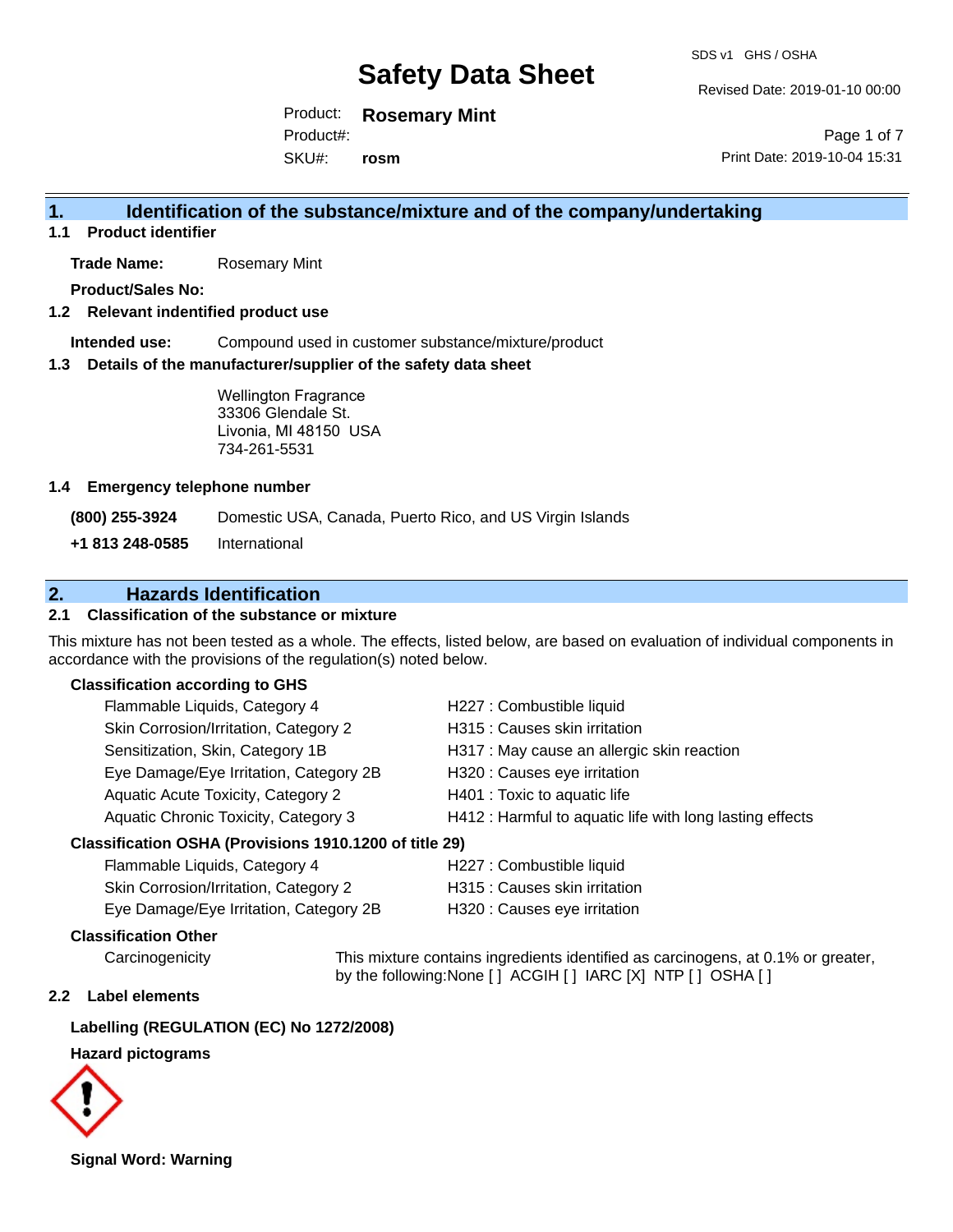#### Revised Date: 2019-01-10 00:00

#### Product: **Rosemary Mint**

SKU#: Product#: **rosm**

Page 2 of 7 Print Date: 2019-10-04 15:31

| <b>Hazard statments</b>         |                                                                                                                                       |
|---------------------------------|---------------------------------------------------------------------------------------------------------------------------------------|
| H <sub>227</sub>                | Combustible liquid                                                                                                                    |
| H315                            | Causes skin irritation                                                                                                                |
| H317                            | May cause an allergic skin reaction                                                                                                   |
| H320                            | Causes eye irritation                                                                                                                 |
| H401                            | Toxic to aquatic life                                                                                                                 |
| H412                            | Harmful to aquatic life with long lasting effects                                                                                     |
| <b>Precautionary Statements</b> |                                                                                                                                       |
| <b>Prevention:</b>              |                                                                                                                                       |
| P <sub>235</sub>                | Keep cool                                                                                                                             |
| P <sub>264</sub>                | Wash hands thoroughly after handling                                                                                                  |
| P272                            | Contaminated work clothing should not be allowed out of the workplace                                                                 |
| P273                            | Avoid release to the environment                                                                                                      |
| Response:                       |                                                                                                                                       |
| $P302 + P352$                   | IF ON SKIN: Wash with soap and water                                                                                                  |
| $P305 + P351 + P338$            | IF IN EYES: Rinse cautiously with water for several minutes Remove contact lenses if<br>present and easy to do. continue rinsing      |
| $P333 + P313$                   | If skin irritation or a rash occurs: Get medical advice/attention                                                                     |
| $P337 + P313$                   | If eye irritation persists: Get medical advice/attention                                                                              |
| P362                            | Take off contaminated clothing and wash before reuse                                                                                  |
| P363                            | Wash contaminated clothing before reuse                                                                                               |
| P370 + P378                     | In case of fire: Use Carbon dioxide (CO2), Dry chemical, or Foam for extinction. Do not use<br>a direct water jet on burning material |
| 2.3<br><b>Other Hazards</b>     |                                                                                                                                       |

#### **no data available**

### **3. Composition/Information on Ingredients**

#### **3.1 Mixtures**

This product is a complex mixture of ingredients, which contains among others the following substance(s), presenting a health or environmental hazard within the meaning of the UN Globally Harmonized System of Classification and Labeling of Chemicals (GHS):

| CAS#<br>Ingredient                                       | EC#       | Conc.<br>Range | <b>GHS Classification</b>    |  |
|----------------------------------------------------------|-----------|----------------|------------------------------|--|
| 15356-70-4<br>Menthol                                    | 239-388-3 | $10 - 20 %$    | H227; H303; H315; H320; H402 |  |
| 14073-97-3                                               | 237-926-1 | $1 - 2%$       | H227; H303; H315; H317; H402 |  |
| I-Menthone                                               |           |                |                              |  |
| 128-37-0                                                 | 204-881-4 | $1 - 2%$       | H316; H400; H410             |  |
| Butylated hydroxytoluene                                 |           |                |                              |  |
| See Section 16 for full text of GHS classification codes |           |                |                              |  |

See Section 16 for full text of GHS classification codes which where not shown in section 2

Total Hydrocarbon Content (%  $w/w$ ) = 1.59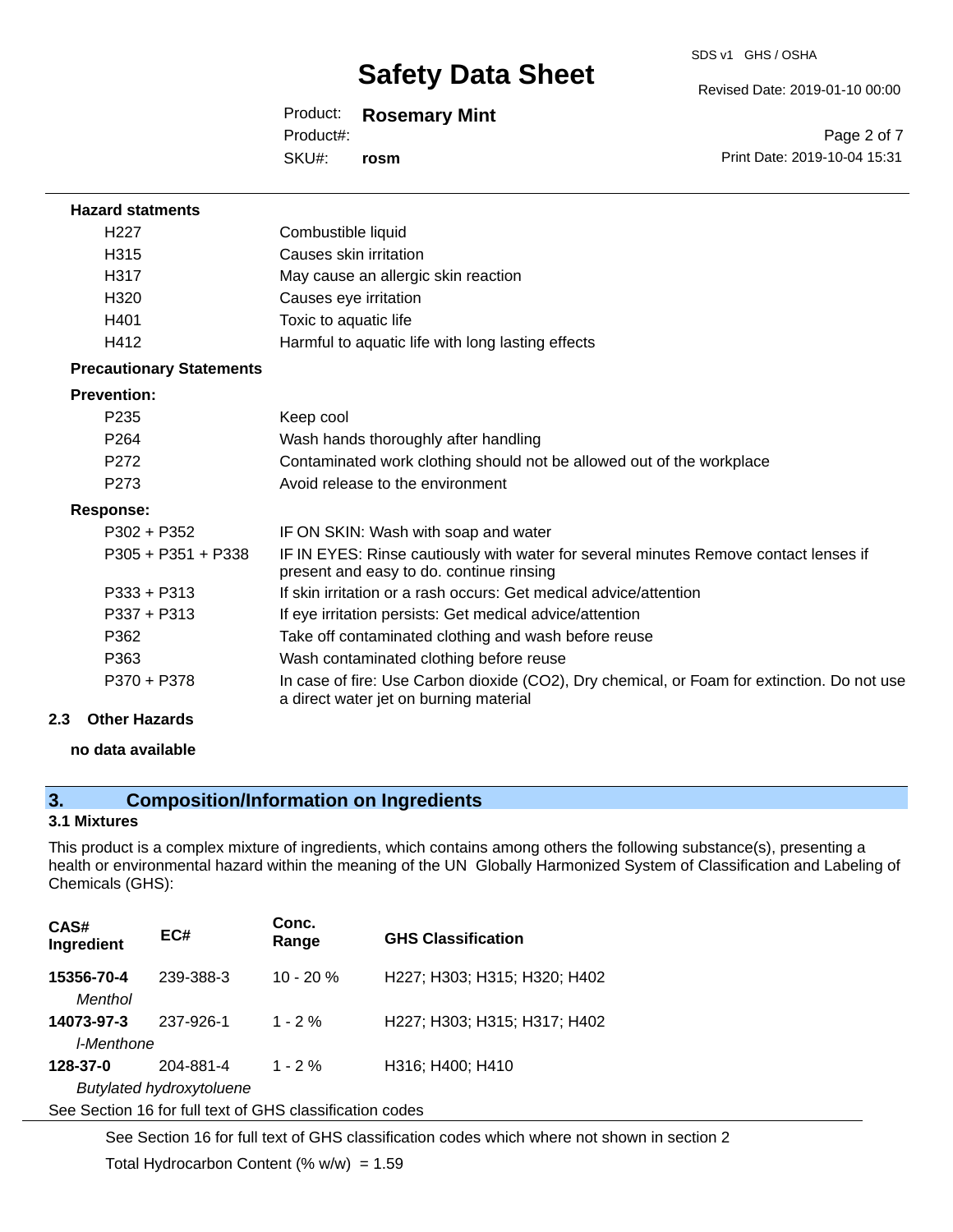#### Revised Date: 2019-01-10 00:00

Product: **Rosemary Mint**

Product#:

SKU#: **rosm**

Page 3 of 7 Print Date: 2019-10-04 15:31

| <b>First Aid Measures</b><br>$\overline{4}$ .                                     |                                                                                                               |  |
|-----------------------------------------------------------------------------------|---------------------------------------------------------------------------------------------------------------|--|
| <b>Description of first aid measures</b><br>4.1                                   |                                                                                                               |  |
| Inhalation:                                                                       | Remove from exposure site to fresh air and keep at rest.<br>Obtain medical advice.                            |  |
| <b>Eye Exposure:</b>                                                              | Flush immediately with water for at least 15 minutes.<br>Contact physician if symptoms persist.               |  |
| <b>Skin Exposure:</b>                                                             | Remove contaminated clothes. Wash thoroughly with water (and soap).<br>Contact physician if symptoms persist. |  |
| Ingestion:                                                                        | Rinse mouth with water and obtain medical advice.                                                             |  |
| 4.2 Most important symptoms and effects, both acute and delayed                   |                                                                                                               |  |
| <b>Symptoms:</b>                                                                  | no data available                                                                                             |  |
| Risks:                                                                            | Refer to Section 2.2 "Hazard Statements"                                                                      |  |
| Indication of any immediate medical attention and special treatment needed<br>4.3 |                                                                                                               |  |
| Treatment:                                                                        | Refer to Section 2.2 "Response"                                                                               |  |
|                                                                                   |                                                                                                               |  |
| 5.<br><b>Fire-Fighting measures</b>                                               |                                                                                                               |  |
| <b>Extinguishing media</b><br>5.1                                                 |                                                                                                               |  |
| Suitable:                                                                         | Carbon dioxide (CO2), Dry chemical, Foam                                                                      |  |
| <b>Unsuitable</b>                                                                 | Do not use a direct water jet on burning material                                                             |  |
| 5.2 Special hazards arising from the substance or mixture                         |                                                                                                               |  |
| During fire fighting:<br><b>Advice for firefighters</b><br>5.3                    | Water may be ineffective                                                                                      |  |
| <b>Further information:</b>                                                       | Standard procedure for chemical fires                                                                         |  |

#### **6. Accidental Release Measures**

#### **6.1 Personal precautions, protective equipment and emergency procedures**

Avoid inhalation and contact with skin and eyes. A self-contained breathing apparatus is recommended in case of a major spill.

#### **6.2 Environmental precautions**

Keep away from drains, soil, and surface and groundwater.

#### **6.3 Methods and materials for containment and cleaning up**

Clean up spillage promptly. Remove ignition sources. Provide adequate ventilation. Avoid excessive inhalation of vapors. Gross spillages should be contained by use of sand or inert powder and disposed of according to the local regulations.

#### **6.4 Reference to other sections**

Not Applicable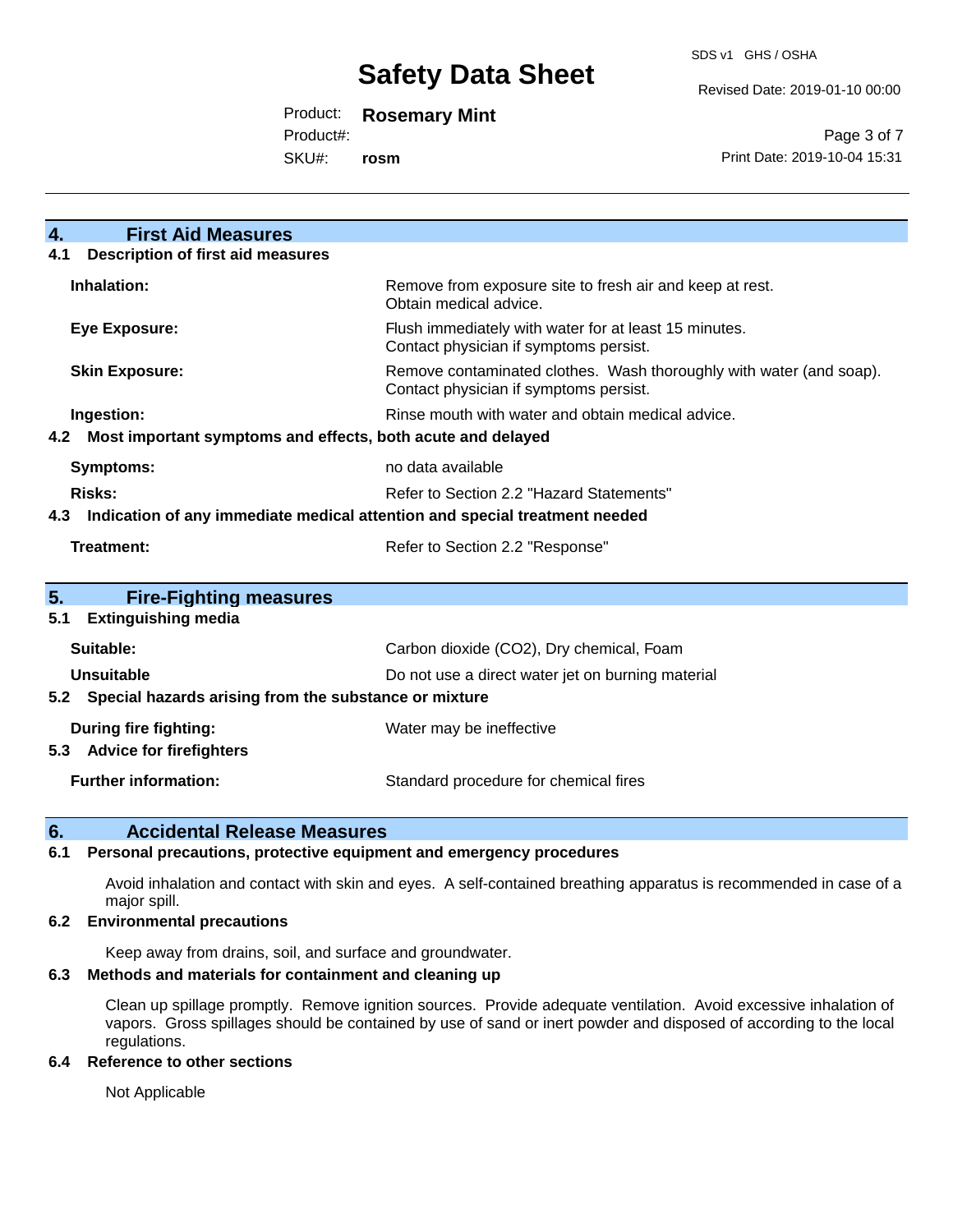Revised Date: 2019-01-10 00:00

Product: **Rosemary Mint**

Product#:

SKU#: **rosm**

Page 4 of 7 Print Date: 2019-10-04 15:31

# **7. Handling and Storage**

#### **7.1 Precautions for safe handling**

Apply according to good manufacturing and industrial hygiene practices with proper ventilation. Do not drink, eat or smoke while handling. Respect good personal hygiene.

#### **7.2 Conditions for safe storage, including any incompatibilities**

Store in a cool, dry and ventilated area away from heat sources and protected from light in tightly closed original container. Avoid uncoated metal container. Keep air contact to a minimum.

#### **7.3 Specific end uses**

No information available

### **8. Exposure Controls/Personal Protection**

#### **8.1 Control parameters**

| <b>Exposure Limits:</b>      |                                 |       |                                            |      |      |
|------------------------------|---------------------------------|-------|--------------------------------------------|------|------|
| <b>Component</b>             |                                 | ACGIH | ACGIH<br>TWA ppm STEL ppm TWA ppm STEL ppm | OSHA | OSHA |
| 128-37-0                     | <b>Butylated hydroxytoluene</b> |       |                                            |      |      |
| <b>Engineering Controls:</b> | Use local exhaust as needed.    |       |                                            |      |      |

### **8.2 Exposure controls - Personal protective equipment**

| Eye protection:                | Tightly sealed goggles, face shield, or safety glasses with brow guards and side shields, etc.<br>as may be appropriate for the exposure |
|--------------------------------|------------------------------------------------------------------------------------------------------------------------------------------|
| <b>Respiratory protection:</b> | Avoid excessive inhalation of concentrated vapors. Apply local ventilation where appropriate.                                            |
| <b>Skin protection:</b>        | Avoid Skin contact. Use chemically resistant gloves as needed.                                                                           |

#### **9. Physical and Chemical Properties**

#### **9.1 Information on basic physical and chemical properties**

| Appearance:                  | Liquid                                  |
|------------------------------|-----------------------------------------|
| Odor:                        | <b>Conforms to Standard</b>             |
| Color:                       | <b>Colorless to Nearly Colorless G0</b> |
| <b>Viscosity:</b>            | Liquid                                  |
| <b>Freezing Point:</b>       | Not determined                          |
| <b>Boiling Point:</b>        | Not determined                          |
| <b>Melting Point:</b>        | Not determined                          |
| <b>Flashpoint (CCCFP):</b>   | 180 F (82.22 C)                         |
| <b>Auto flammability:</b>    | Not determined                          |
| <b>Explosive Properties:</b> | None Expected                           |
| <b>Oxidizing properties:</b> | None Expected                           |
| Vapor Pressure (mmHg@20 C):  | 0.0601                                  |
| %VOC:                        | 0.06                                    |
| Specific Gravity @ 25 C:     | 0.9140                                  |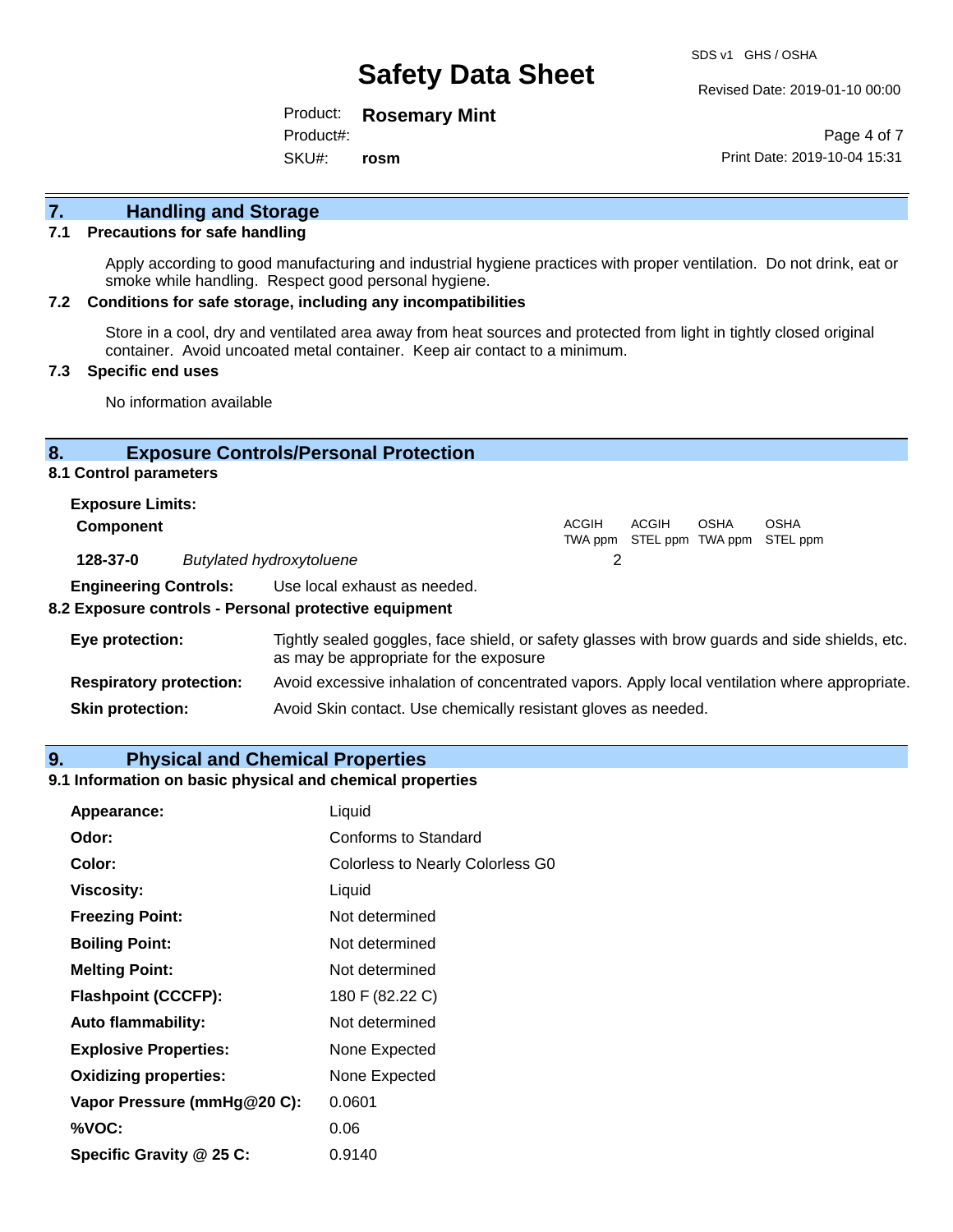#### Revised Date: 2019-01-10 00:00

Product: **Rosemary Mint** Product#:

SKU#: **rosm**

Page 5 of 7 Print Date: 2019-10-04 15:31

| Density @ 25 C:          | 0.9110 |
|--------------------------|--------|
| Refractive Index @ 20 C: | 1.4510 |
| Soluble in:              | Oil    |

# **10. Stability and Reactivity**

| 10.1 Reactivity                         | None                                               |
|-----------------------------------------|----------------------------------------------------|
| <b>10.2 Chemical stability</b>          | Stable                                             |
| 10.3 Possibility of hazardous reactions | None known                                         |
| <b>10.4 Conditions to avoid</b>         | None known                                         |
| 10.5 Incompatible materials             | Strong oxidizing agents, strong acids, and alkalis |
| 10.6 Hazardous decomposition products   | None known                                         |

### **11. Toxicological Information**

#### **11.1 Toxicological Effects**

Acute Toxicity Estimates (ATEs) based on the individual Ingredient Toxicity Data utilizing the "Additivity Formula"

| Acute toxicity - Oral - (Rat) mg/kg                | Not classified - the classification criteria are not met |
|----------------------------------------------------|----------------------------------------------------------|
| Acute toxicity - Dermal - (Rabbit) mg/kg           | Not classified - the classification criteria are not met |
| Acute toxicity - Inhalation - (Rat) mg/L/4hr       | Not classified - the classification criteria are not met |
| <b>Skin corrosion / irritation</b>                 | Not classified - the classification criteria are not met |
| Serious eye damage / irritation                    | Causes eye irritation                                    |
| <b>Respiratory sensitization</b>                   | Not classified - the classification criteria are not met |
| <b>Skin sensitization</b>                          | May cause an allergic skin reaction                      |
| <b>Germ cell mutagenicity</b>                      | Not classified - the classification criteria are not met |
| Carcinogenicity                                    | Not classified - the classification criteria are not met |
| <b>Reproductive toxicity</b>                       | Not classified - the classification criteria are not met |
| Specific target organ toxicity - single exposure   | Not classified - the classification criteria are not met |
| Specific target organ toxicity - repeated exposure | Not classified - the classification criteria are not met |
| <b>Aspiration hazard</b>                           | Not classified - the classification criteria are not met |

# **12. Ecological Information**

### **12.1 Toxicity**

| <b>Acute acquatic toxicity</b> | Toxic to aquatic life                             |
|--------------------------------|---------------------------------------------------|
| Chronic acquatic toxicity      | Harmful to aquatic life with long lasting effects |
| Toxicity Data on soil          | no data available                                 |
| Toxicity on other organisms    | no data available                                 |

**12.2 Persistence and degradability no data available**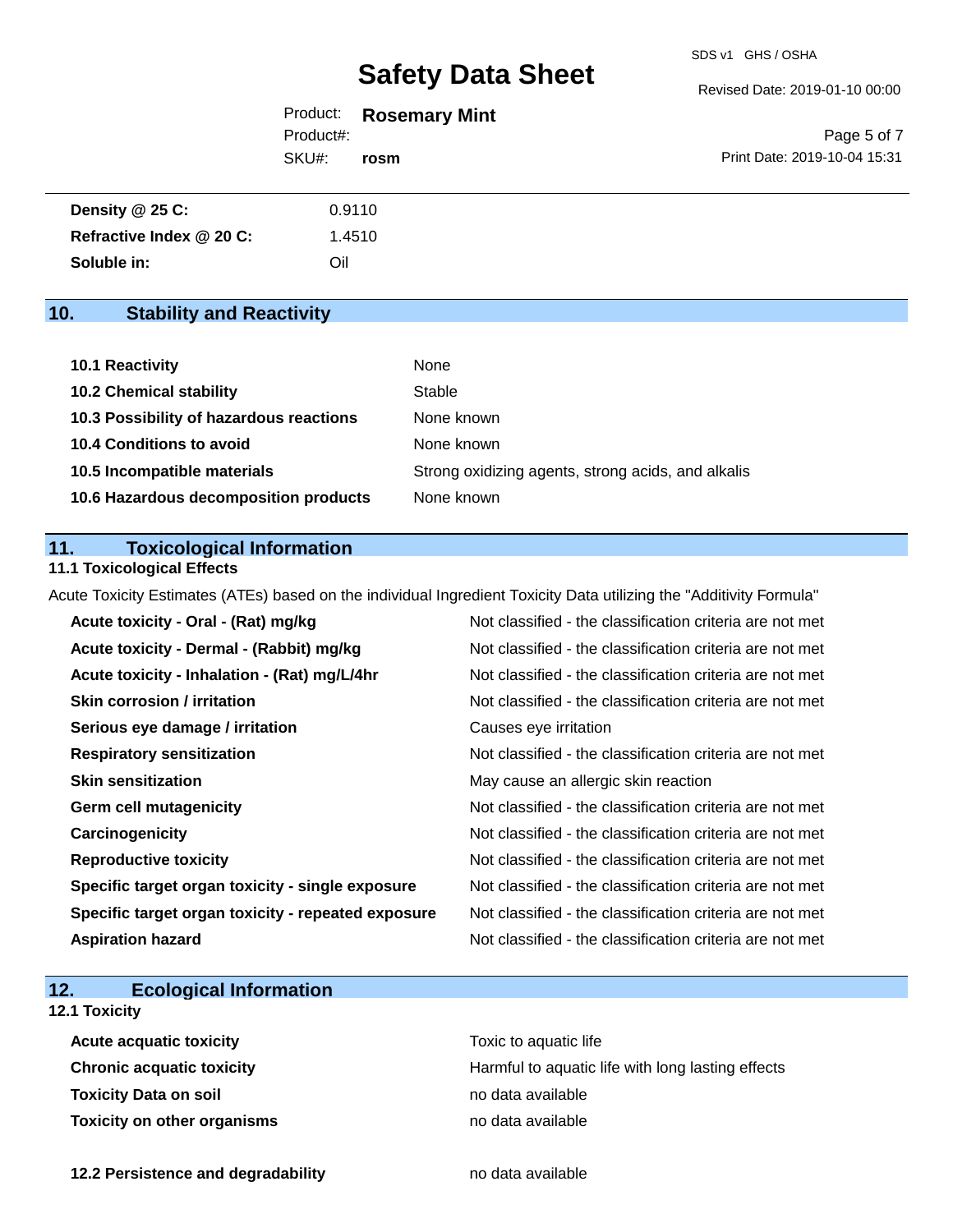SDS v1 GHS / OSHA

Revised Date: 2019-01-10 00:00

Product: **Rosemary Mint**

Product#:

SKU#: **rosm**

|                              | Page 6 of 7 |  |
|------------------------------|-------------|--|
| Print Date: 2019-10-04 15:31 |             |  |

| 12.3 Bioaccumulative potential | no data available |
|--------------------------------|-------------------|
| 12.4 Mobility in soil          | no data available |
| 12.5 Other adverse effects     | no data available |

#### **13. Disposal Conditions**

#### **13.1 Waste treatment methods**

Do not allow product to reach sewage systems. Dispose of in accordance with all local and national regulations. Send to a licensed waste management company.The product should not be allowed to enter drains, water courses or the soil. Do not contaminate ponds, waterways or ditches with chemical or used container.

### **14. Transport Information**

| <b>Marine Pollutant</b><br>No            |              |                                     |                 |        |
|------------------------------------------|--------------|-------------------------------------|-----------------|--------|
| <b>Regulator</b>                         | <b>Class</b> | <b>Pack Group</b>                   | <b>Sub Risk</b> | UN-nr. |
| U.S. DOT (Non-Bulk)                      |              | Not Regulated - Not Dangerous Goods |                 |        |
| <b>Chemicals NOI</b>                     |              |                                     |                 |        |
| <b>ADR/RID (International Road/Rail)</b> |              | Not Regulated - Not Dangerous Goods |                 |        |
| <b>Chemicals NOI</b>                     |              |                                     |                 |        |
| <b>IATA (Air Cargo)</b>                  |              | Not Regulated - Not Dangerous Goods |                 |        |
| Chemicals NOI                            |              |                                     |                 |        |
| IMDG (Sea)                               |              | Not Regulated - Not Dangerous Goods |                 |        |
| <b>Chemicals NOI</b>                     |              |                                     |                 |        |

| 15.<br><b>Regulatory Information</b>      |                                                              |
|-------------------------------------------|--------------------------------------------------------------|
| <b>U.S. Federal Regulations</b>           |                                                              |
| <b>TSCA (Toxic Substance Control Act)</b> | All components of the substance/mixture are listed or exempt |
| 40 CFR(EPCRA, SARA, CERCLA and CAA)       | This product contains NO components of concern.              |
| <b>U.S. State Regulations</b>             |                                                              |
| <b>California Proposition 65 Warning</b>  | This product contains the following components:              |
| 123-35-3(NF 204-622-5 0.1 - 1.0 %         | beta-Myrcene (Natural Source)                                |
| <b>Canadian Regulations</b>               |                                                              |
| <b>DSL</b>                                | 100.00% of the components are listed or exempt.              |

### **16. Other Information**

#### **GHS H-Statements referred to under section 3 and not listed in section 2**

H303 : May be harmful if swallowed **H316** : Causes mild skin irritation

H400 : Very Toxic to aquatic life **H402** : Harmful to aquatic life

H410 : Very toxic to aquatic life with long lasting effects

#### **Total Fractional Values**

(TFV) Risk (TFV) Risk